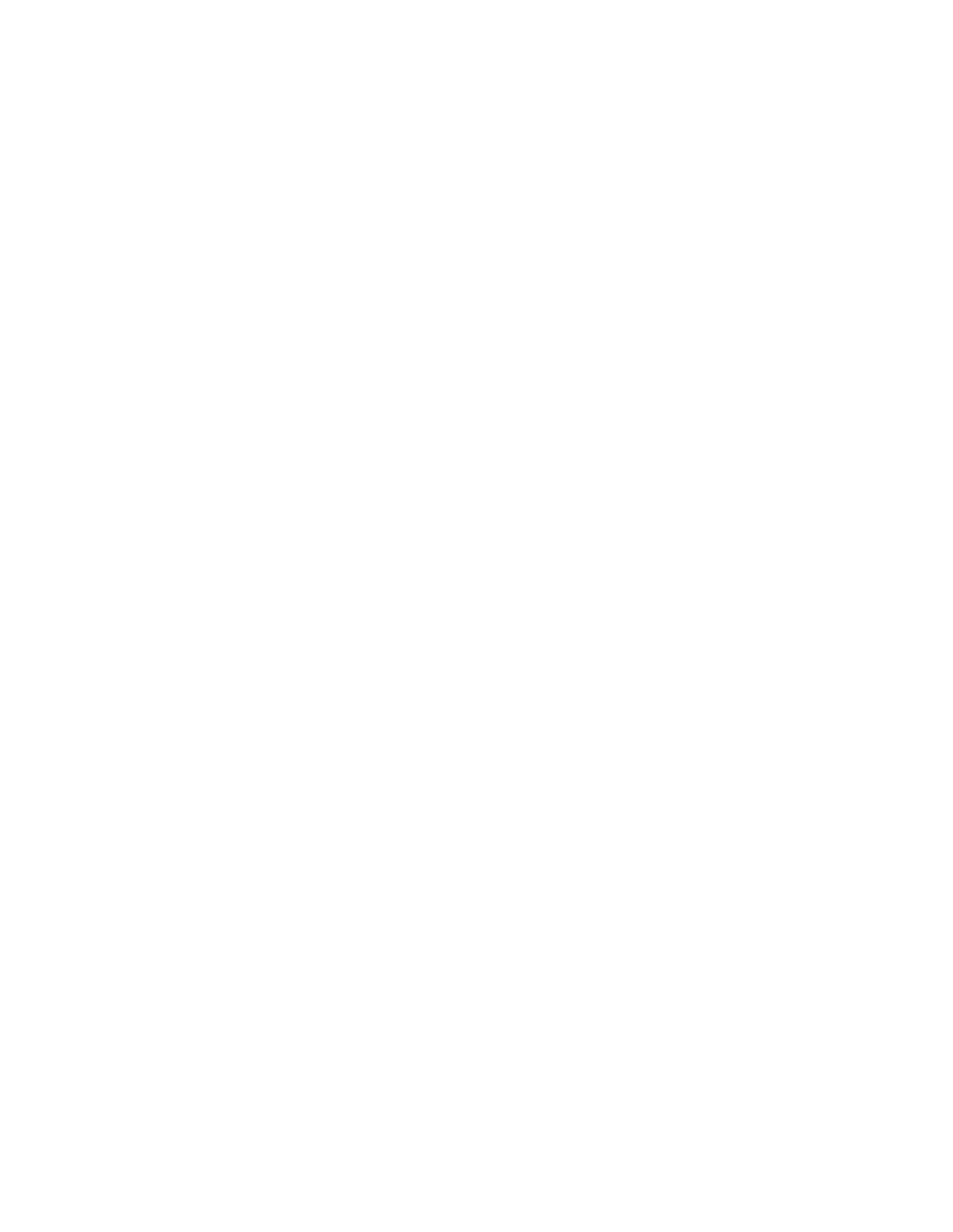### **PC (VGA) & HD (YPbPr) AV over Twisted-Pair Receivers**

### **TRADEMARKS USED IN THIS MANUAL**

Hall Research and its logo **ATA** are trademarks of Hall Research.

Any other trademarks mentioned in this manual are acknowledged as the property of the trademark owners.

# **FEDERAL COMMUNICATIONS COMMISSION RADIO FREQUENCY INTERFERENCE STATEMENT**

This equipment generates, uses, and can radiate radio frequency energy. If not installed and used properly—that is, in strict accordance with the manufacturer's instructions—it may cause interference to radio communication. It has been designed to comply with the limits for a Class A computing device in accordance with the specifications in Subpart B of Part 15 of FCC rules, which are designed to provide reasonable protection against such interference when the equipment is operated in a commercial environment. Operation of this equipment in a residential area is likely to cause interference, in which case the user will be required to take whatever measures may be necessary to correct the interference at his/her own expense.

Changes or modifications not expressly approved by the party responsible for compliance could void the user's authority to operate the equipment.



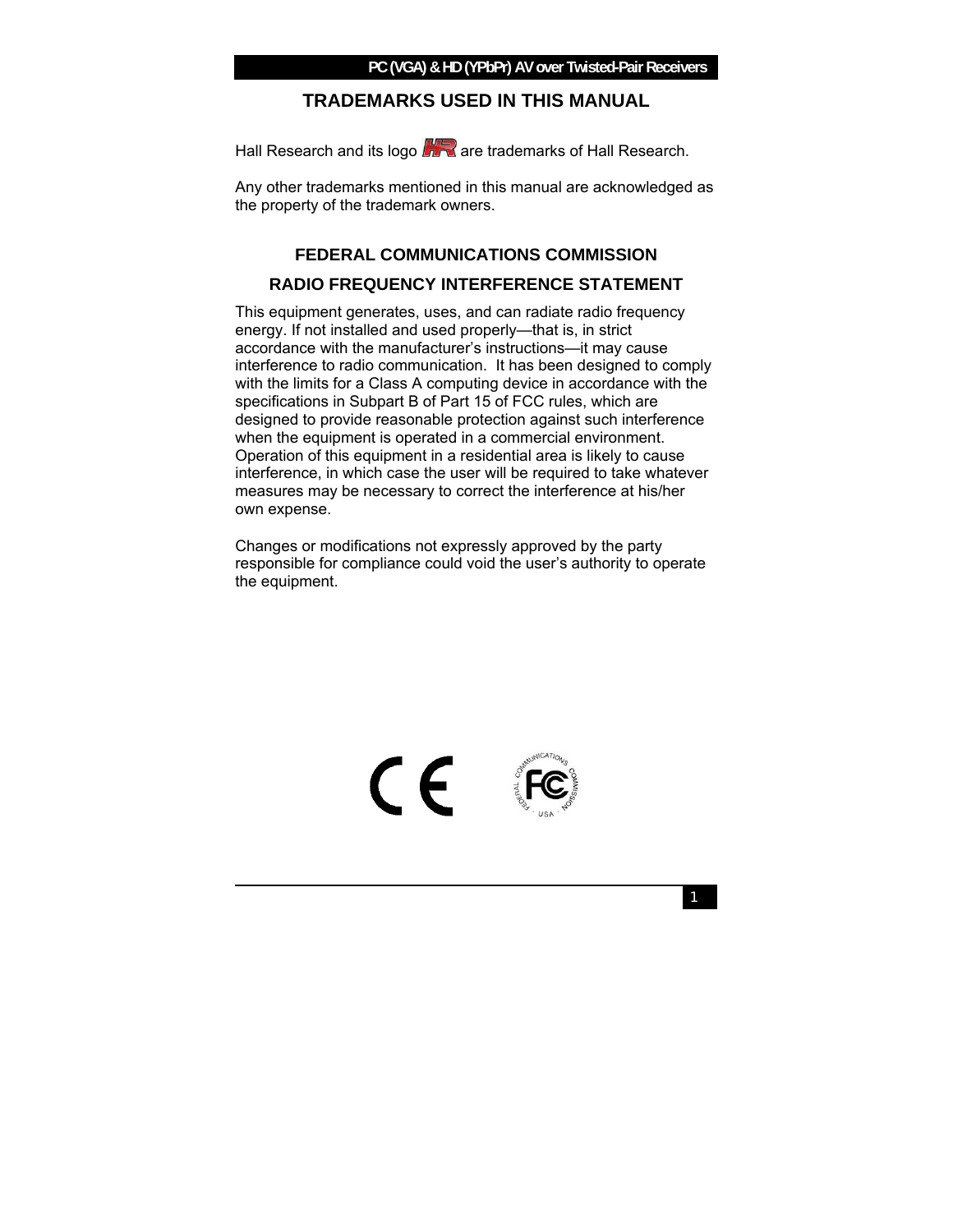# **Contents**

| 2.1 Package Contents<br>2.6 Connection Block Diagram for URA & URA-SKU  7                |  |
|------------------------------------------------------------------------------------------|--|
|                                                                                          |  |
| 3.2 Compensation Adjustment Procedure  9<br>3.6 Signal Adjustment for the Daisy Chain 13 |  |
|                                                                                          |  |
|                                                                                          |  |
|                                                                                          |  |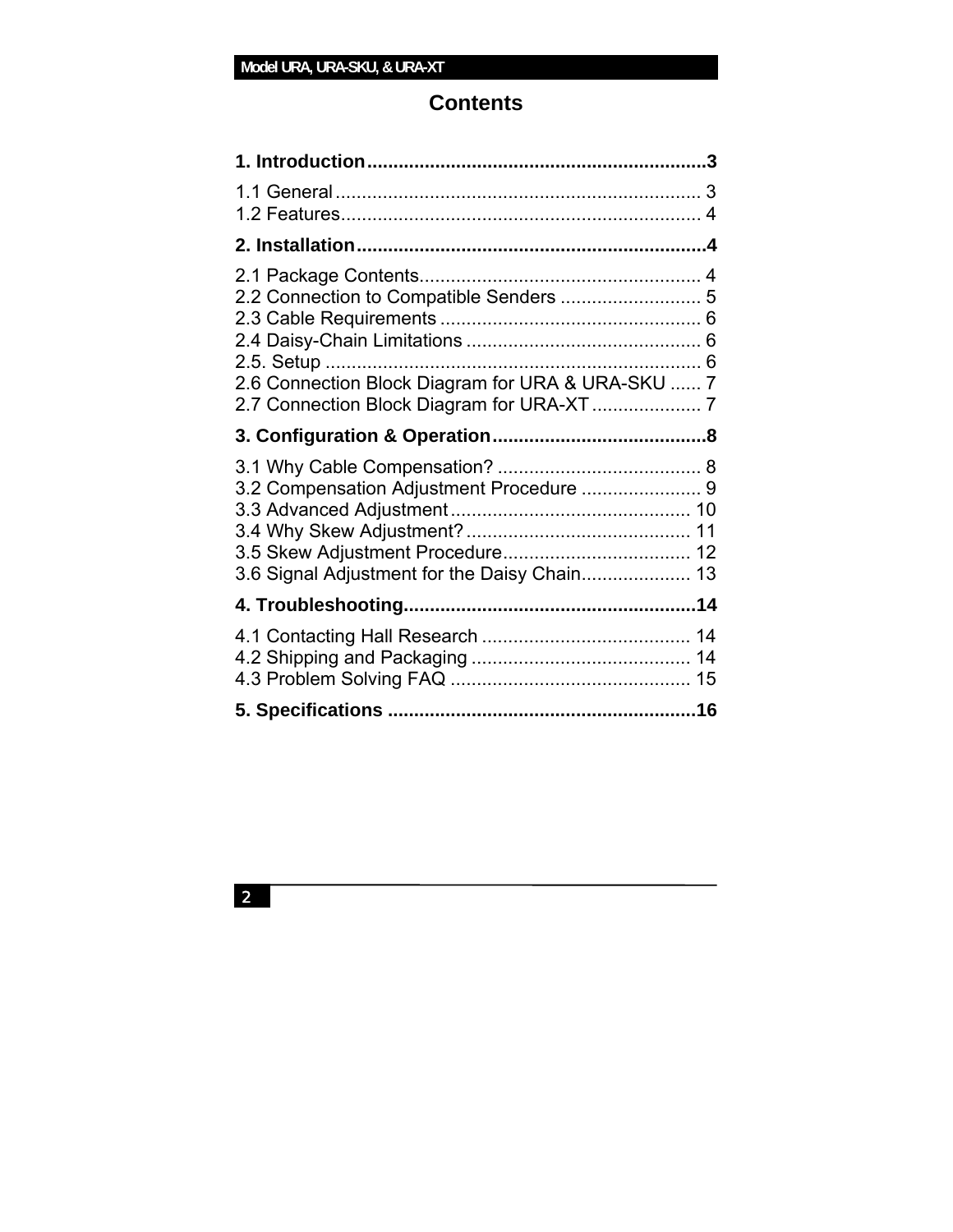# **1. Introduction**

# 1.1 General

This User's Manual applies to Hall Research Models URA, URA-SKU, and URA-XT.

These models are video and audio over Category 5/5e/6 receivers. In a typical application, they are located at a distance from the video source and are connected to a compatible sender unit that converts the audio and video source signal for transmission on twisted pair cable.

Below is a list of capabilities & features of each receiver model:

|                | Equalization<br>to 1000 ft | <b>RGB Skew</b><br>Correction | Chain<br>Output | <b>Cable Requirements</b> |
|----------------|----------------------------|-------------------------------|-----------------|---------------------------|
| URA            |                            |                               |                 | Low-Skew UTP Cable        |
| <b>URA-SKU</b> |                            |                               |                 | Any UTP or STP Cable      |
| <b>URA-XT</b>  |                            |                               |                 | Any UTP or STP Cable      |

Table 1 – Model Number Differences

Low-skew UTP cables (such as Hall Research's Zero-skew™ Cat5 cables) are recommended with the Model URA, particularly if cable lengths are 200 feet or longer. The Models URA-SKU and URA-XT do not have any special cable requirements since they are capable of correcting the RGB color skew that is induced in typical Cat6 cables.

The Model URA-XT allows downstream receiver units to daisy chain connections using UTP cables. This eliminates the need for running separate cables from every receiver back to the sender (in star or home-run fashion)—a very useful feature when several receivers are located in a line going away from the sender.

Depending on the application, the URA-XT's downstream RJ45 port can be connected to another receiver (URA-XT, URA-SKU, or URA). The constructed daisy chain may have:

- Up to 3750 feet maximum cable from source to last URA
- A maximum of 5 URA devices in any chain
- 750 feet maximum distance between units in a chain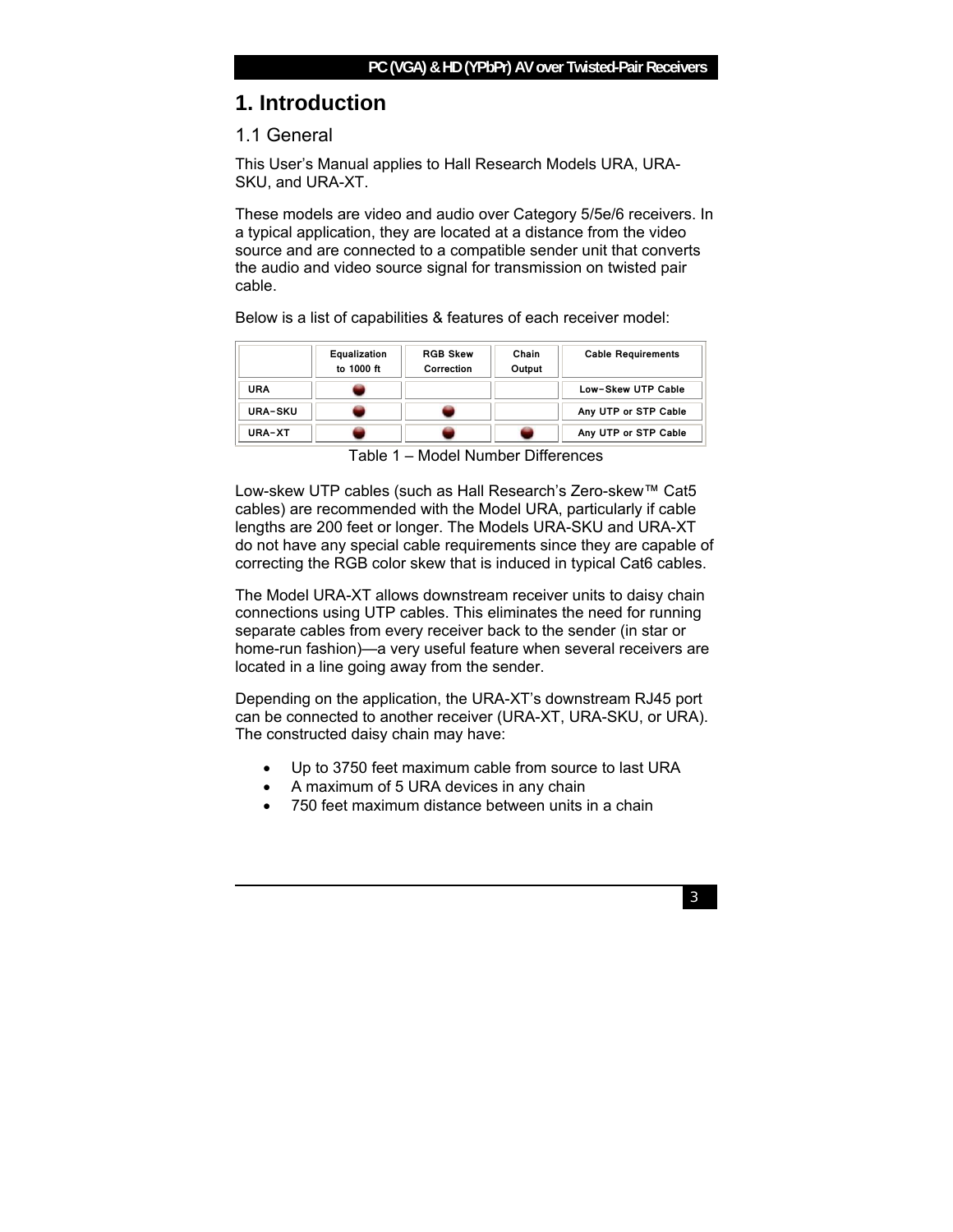### **Model URA, URA-SKU, & URA-XT**

### 1.2 Features

- Receives audio and video on a single CATx cable
- Adjustable cable length compensation to 1000 ft
- RGB skew correction (URA-SKU and URA-XT)
- Digitally controlled adjustment eliminates tweaking pots
- Supports resolutions up to 1920x1200 at any refresh rate
- Compact & rugged metal enclosure with mounting holes
- Easily expandable by daisy-chaining receivers (URA-XT)
- No software required for setup and use

# **2. Installation**

# 2.1 Package Contents

Your package should contain the URA receiver unit, a Universal power supply (5 VDC @ 2A), an IEC320 Power Cord, and a User's Manual.



Figure 1 – Package Contents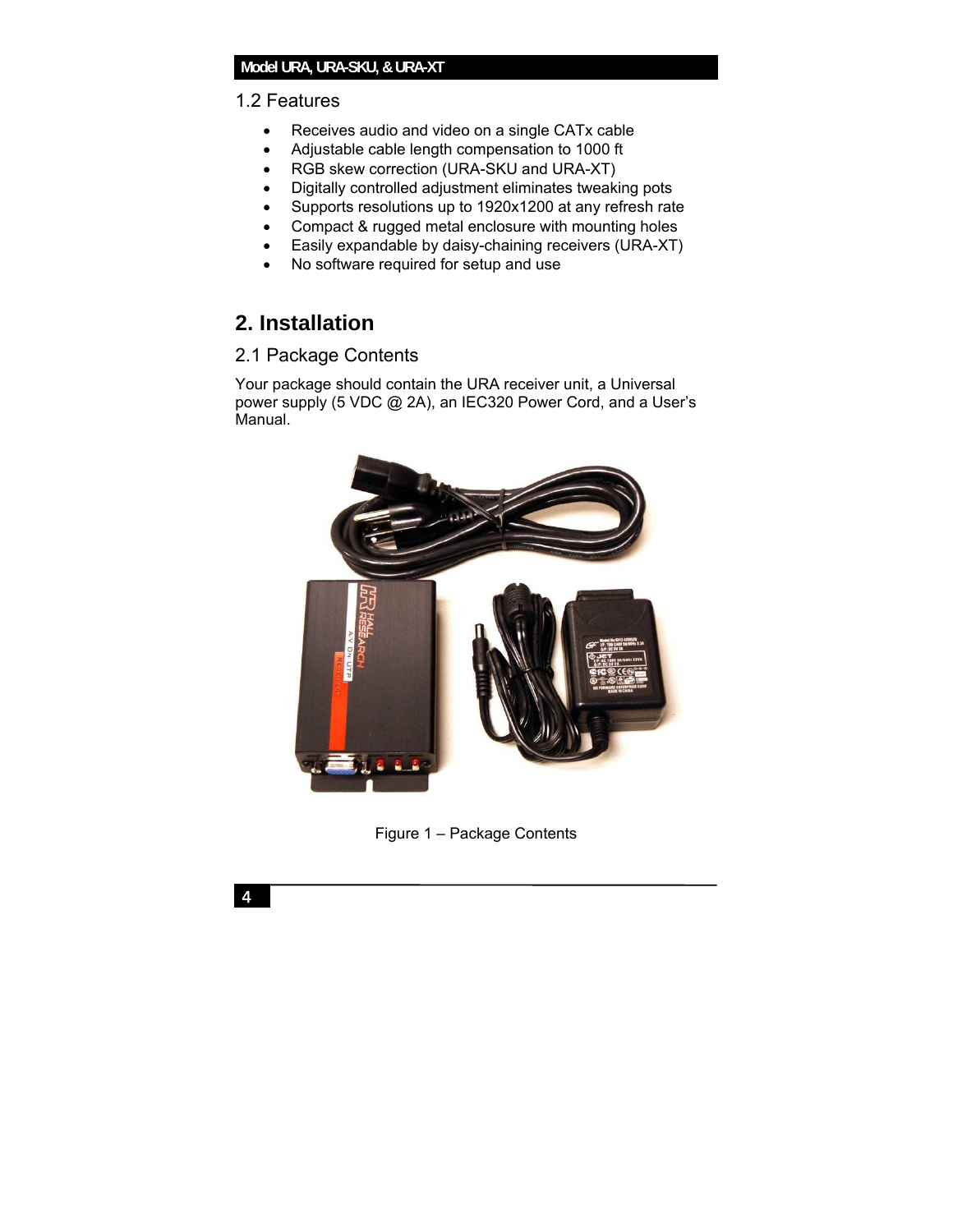### **PC (VGA) & HD (YPbPr) AV over Twisted-Pair Receivers**

## 2.2 Connection to Compatible Senders

The URA, URA-SKU and URA-XT units accept a UTP cable connection from any of Hall Research's compatible UVA Sender product line. Some compatible senders are listed below:

#### **PART NUMBER**

### **UVA-WP**

VGA+Audio sender on a single-gang wall plate.

Sends audio & VGA on standard RJ45 connector on UTP cable. Includes a power supply. May be powered from the VGA input connector per VESA power specifications. EDID/DDC compliant

#### **UVA-2**

VGA+Audio 2-channel video splitter UTP sender with local AV outputs. EDID/DDC compliant

#### **UVA-4**

VGA+Audio 4-channel video splitter UTP sender with local AV outputs. EDID/DDC compliant

#### **UVA-8**

VGA+Audio 8-channel video splitter UTP sender with local AV outputs.

EDID/DDC compliant

#### **UVA-24**

VGA+Audio 24-channel video splitter UTP sender with local AV outputs. EDID/DDC compliant

#### **UVA-16X**

16 independent VGA or component video & Audio over UTP sender in a single 2 RU enclosure.

### **Genesis 8x8 and 16x16 Matrix with -JA output option**

Up to 16 RJ45 outputs with video and audio that can be switched to any of up to 16 AV inputs. Housed a single 2 RU enclosure

> Table 2 – Compatible Senders (Please see the website for other models)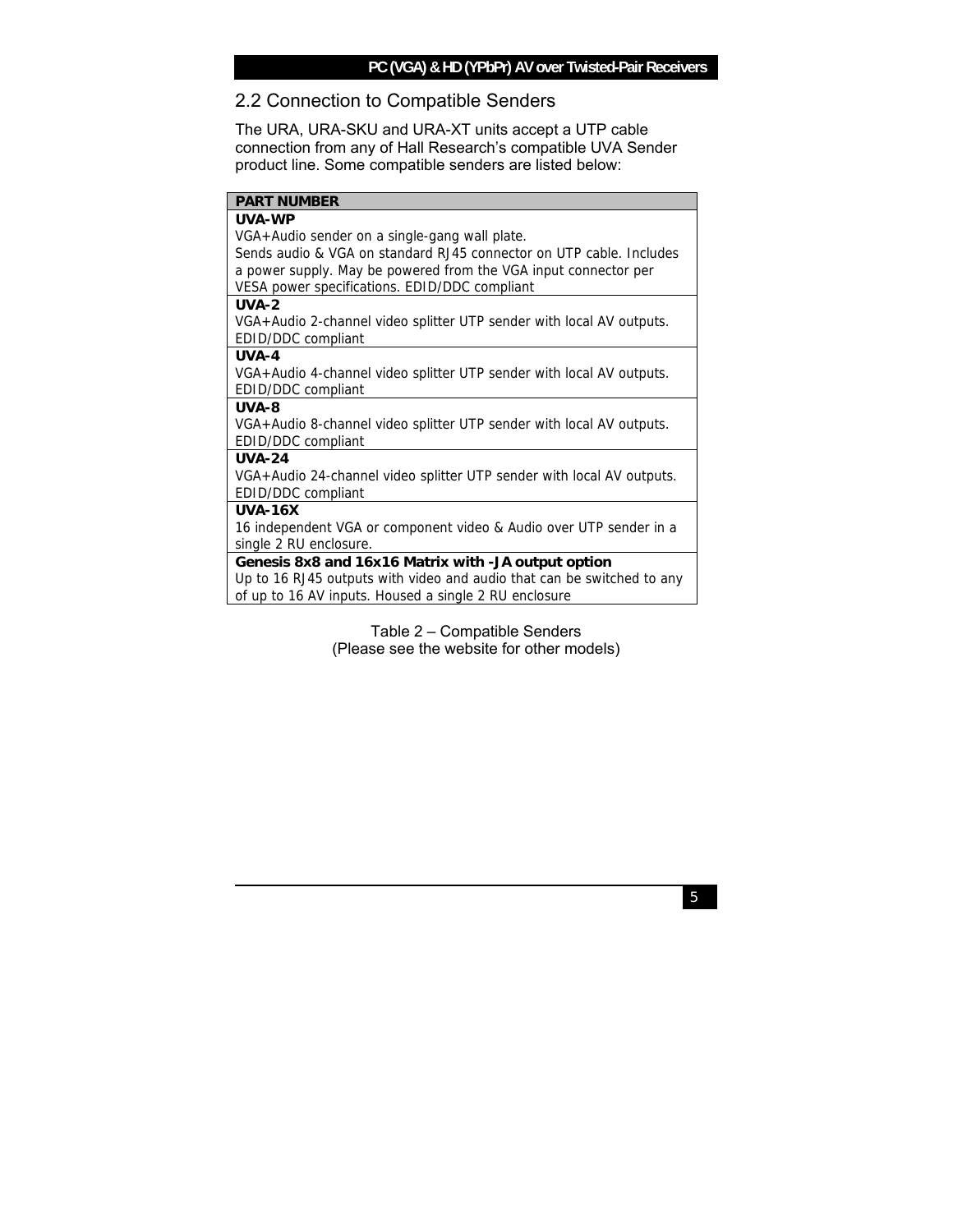### **Model URA, URA-SKU, & URA-XT**

### 2.3 Cable Requirements

All units can be used with Cat5/5e/6 or Zero-Skew™ UTP or STP (unshielded or shielded twisted pair) cables.

All units provide high-frequency compensation (to account for the losses in the CATx cable). The URA-SKU and URA-XT units also provide RGB skew correction.

Low-skew UTP cables (such as Hall Research's Zero-skew™ Cat5 cables available in both PVC and Plenum) are recommended with the Model URA particularly if cable lengths are 200 feet or longer. The Models URA-SKU and URA-XT, do not have any special cable requirements since they are capable of correcting the RGB color skew induced in typical CATx cables.

### 2.4 Daisy-Chain Limitations

The Model URA-XT allows downstream receiver units to be daisy chained using UTP cables. This eliminates the need for running separate cables from every receiver back to the sender.

Depending on the application, the URA-XT's downstream RJ45 port is connected to a URA-XT, URA-SKU, or URA. The constructed daisy chain may have:

- Up to 3750 feet maximum cable from source to last URA
- A maximum of 5 URA devices in any chain
- 750 feet maximum distance between units in a chain

# 2.5. Setup

- □ Connect the UTP cable from any of the compatible UVA senders to the "UTP IN" connector.
- Connect the HD15 "PC/HDTV OUT" connector to the display device. For YPbPr video sources, use a 3-RCA to HD15 cable (Hall Research P/N CHD15-RGB).
- Connect the 3.5mm "AUDIO OUT" connector to the speakers or other sound equipment.
- $\Box$  Connect the included power supply to the 2.1mm center positive +5 VDC power input connector on the unit. Never use any other supply as this may damage the device.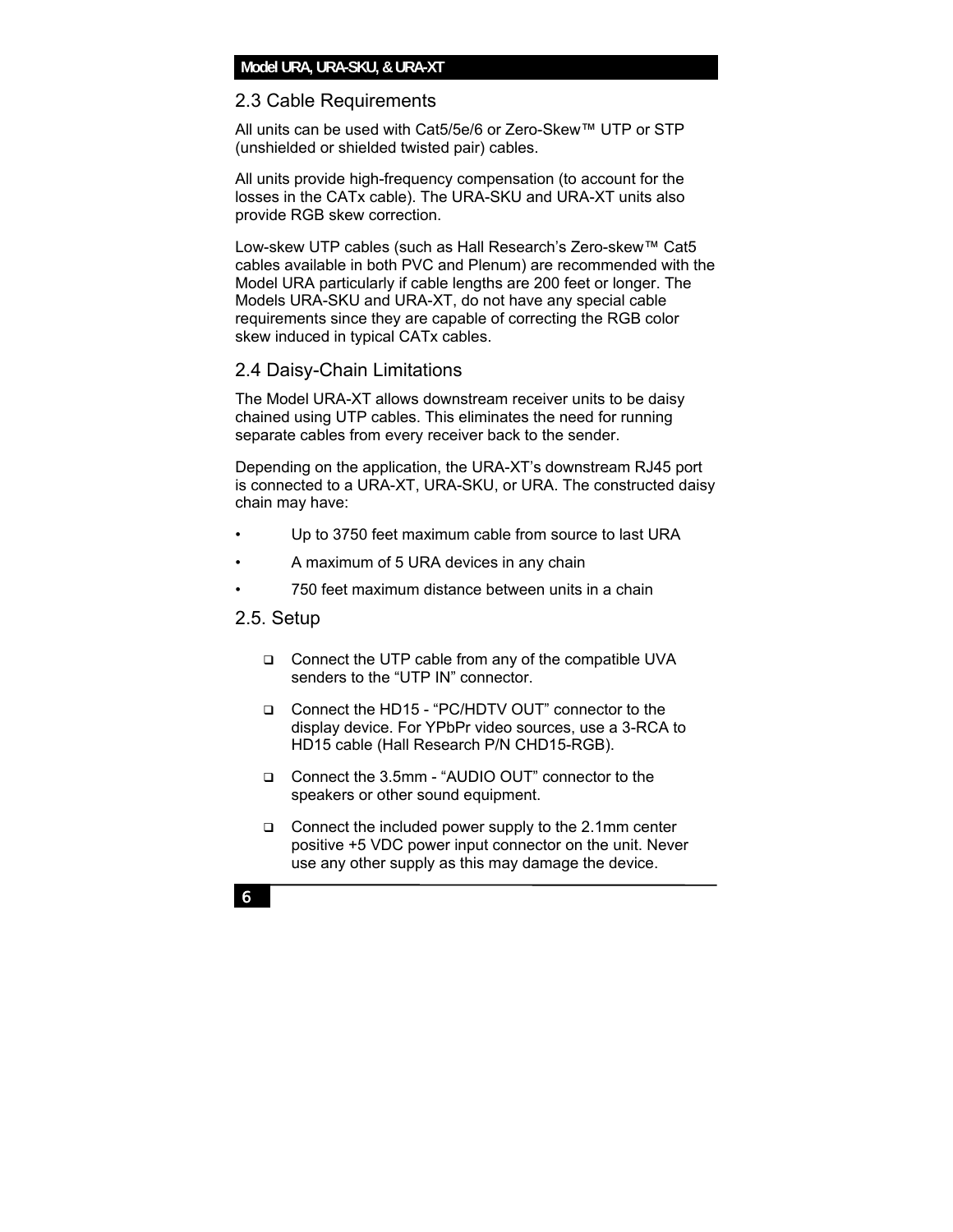### **PC (VGA) & HD (YPbPr) AV over Twisted-Pair Receivers**

# 2.6 Connection Block Diagram for URA & URA-SKU



Figure 2 – URA & URA-SKU Application Diagram

# 2.7 Connection Block Diagram for URA-XT



Figure 3 – URA-XT Application Diagram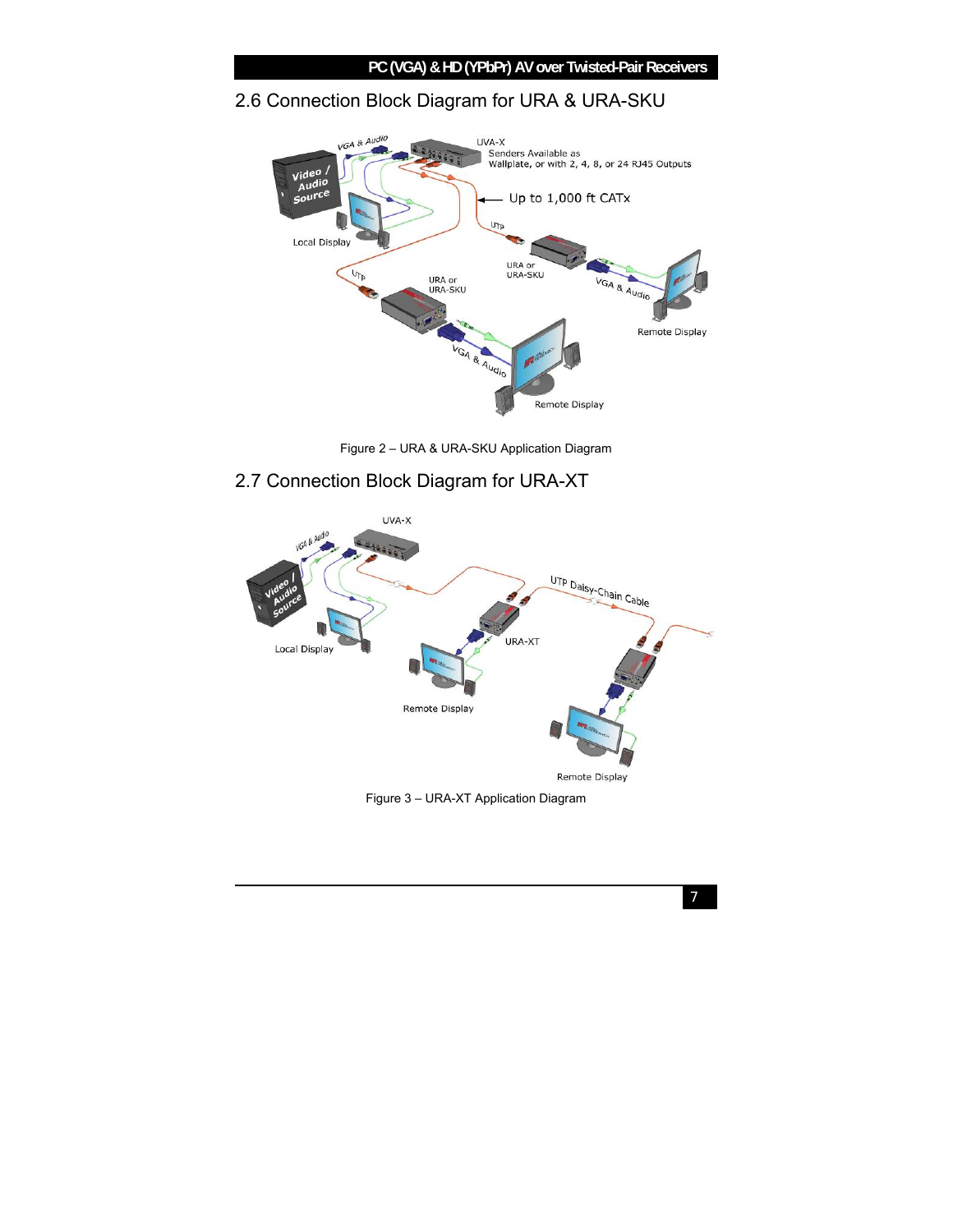# **3. Configuration & Operation**

# 3.1 Why Cable Compensation?

All cables attenuate (reduce) the high-frequency components of the video signal that is being transmitted. The longer the cable, the more signal loss. If not compensated for, this signal loss will result in blurry and smeared images.

The image quality depends on the resolution and level of detail in the image. The Hall Research URA series of receivers has one of the most precise and complex equalization techniques in the industry and allows full recovery of the original signal's bandwidth.

It is best to make this adjustment using a test pattern that is designed to depict and exaggerate this effect.

Some Hall Research senders may have a built-in test pattern generator. If your sender unit is equipped with this feature, simply activate it on the sender. Otherwise, you can connect a PC to the source and display a test pattern. You can point your browser to http://www.hallresearch.com/skew.htm for an image that allows one to adjust the compensation and to evaluate the amount of color skew in your setup.

|           |           |         | <b>Refresh Rate</b> |
|-----------|-----------|---------|---------------------|
|           |           | 60 Hz   | 75 Hz               |
|           | 800x600   | 1000 ft | 1000 ft             |
| noitiose: | 1024x768  | 1000 ft | 850 ft              |
|           | 1280x1024 | 850 ft  | 750 ft              |
|           | 1920x1200 | 750 ft  | 700 ft              |

The table below lists the recommended maximum distances from sender to the receiver depending on the resolution used.

Table 3 -

Recommended maximum CATx cable length from sender to the receiver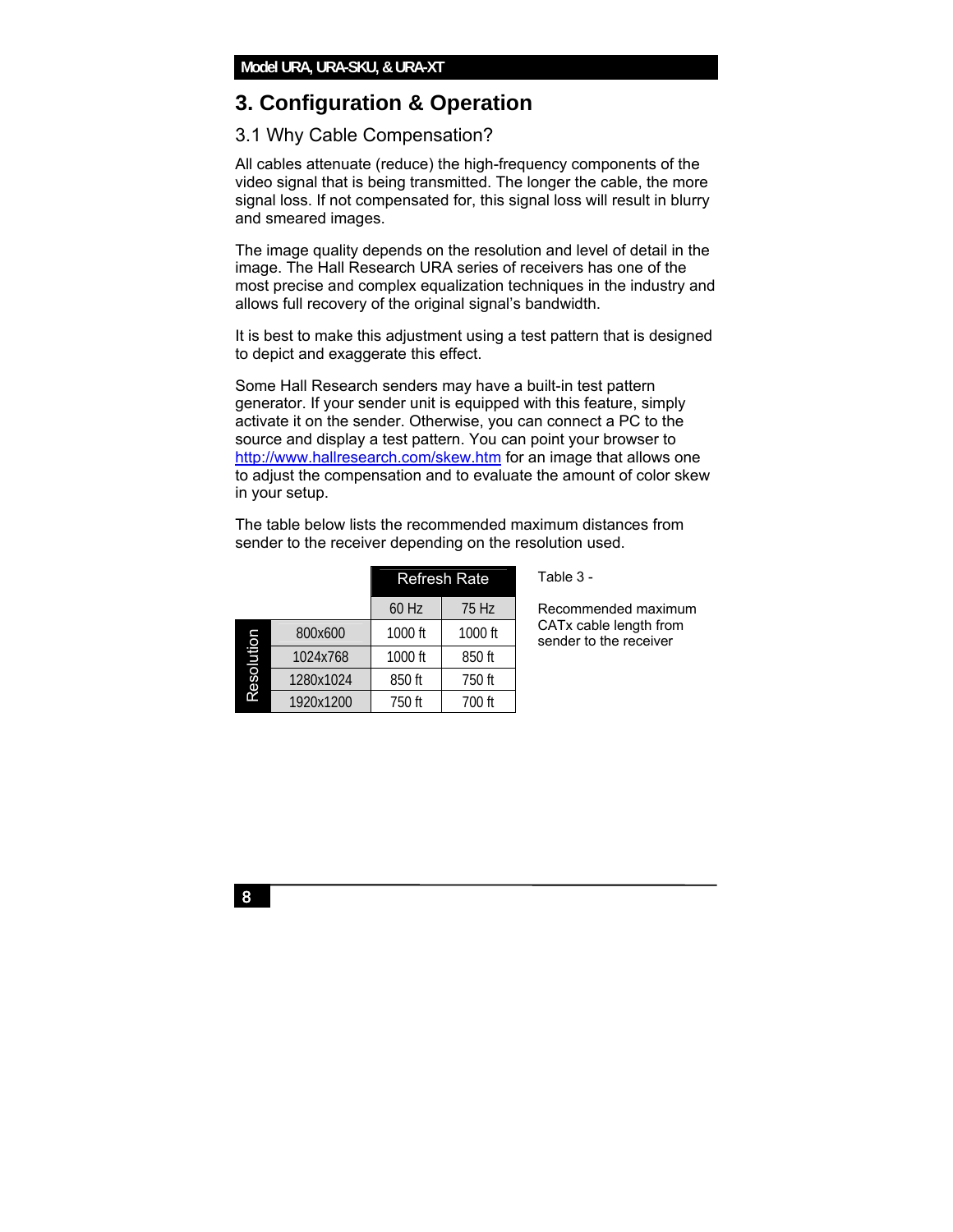## 3.2 Compensation Adjustment Procedure

- Press the **SEL** button once to enter the adjustment-mode (without first hitting SEL button the ▲/▼ buttons are inactive).
- In adjustment-mode, all 3 LED's on the unit will be turned on.
- The  $\triangle$ / $\nabla$  buttons can now be used to adjust the high frequency (HF) compensation up or down until the video no longer looks smeared (see figure below).
- Pressing both the ▲/▼ buttons together resets the current adjustment back to zero, so that the user may start over.
- To exit the adjustment mode at any time, press the **SEL**  button (the unit also has a built-in timeout to exit this mode).



Figure 4 - Typical test patterns used for adjusting compensation



Figure 5 - Effect of adjustment on the smearing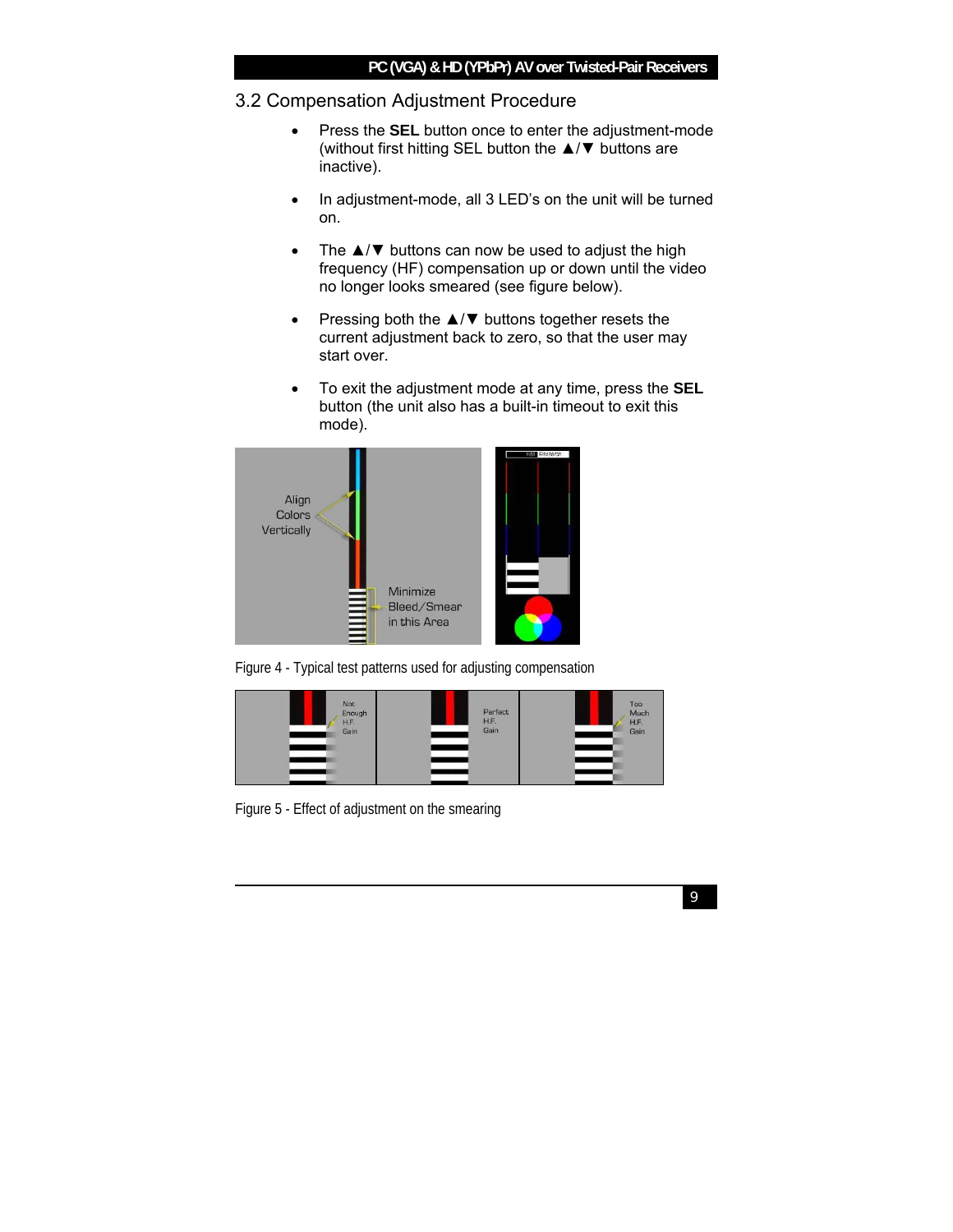### **Model URA, URA-SKU, & URA-XT**

### 3.3 Advanced Adjustment

The URA series of devices can equalize the brightness of the video by reducing smearing.

- Apply power to the receiver. Wait until all LED's are turned off
- Press the SEL button once to enter **Adjustment-mode**.
- In **Adjustment-mode**, all three (3) LEDs will be ON solid.
- Press and hold the SEL button for at least 3 seconds to enable the **Video Brightness Adjustment Mode** (previously called Wire Gauge Mode).
- In **Video Brightness Adjustment Mode**, the GREEN and BLUE LED's will be blinking.
- The ▲ button raises the video brightness level.
- The  $\nabla$  button lowers the video brightness level.
- Pressing BOTH the ▲/▼ buttons at the same time will reset the Video Brightness to the default setting.
- While using the ▲/▼ buttons, if an upper or lower limit of the adjustment is reached, the LED's will blink for each continued press of the ▲/▼ button.
- To exit the **Video Brightness Adjustment mode** at any time, press the SEL button until all LED's are ON solid. Press the SEL button once more until all LED's are OFF (The unit also has a built-in 1 minute timeout).

#### **Note**

The Video Brightness adjustment may not be noticeable when only using 1 device. When products are daisy-chained, using the URA-XT the adjustment is easier to observe.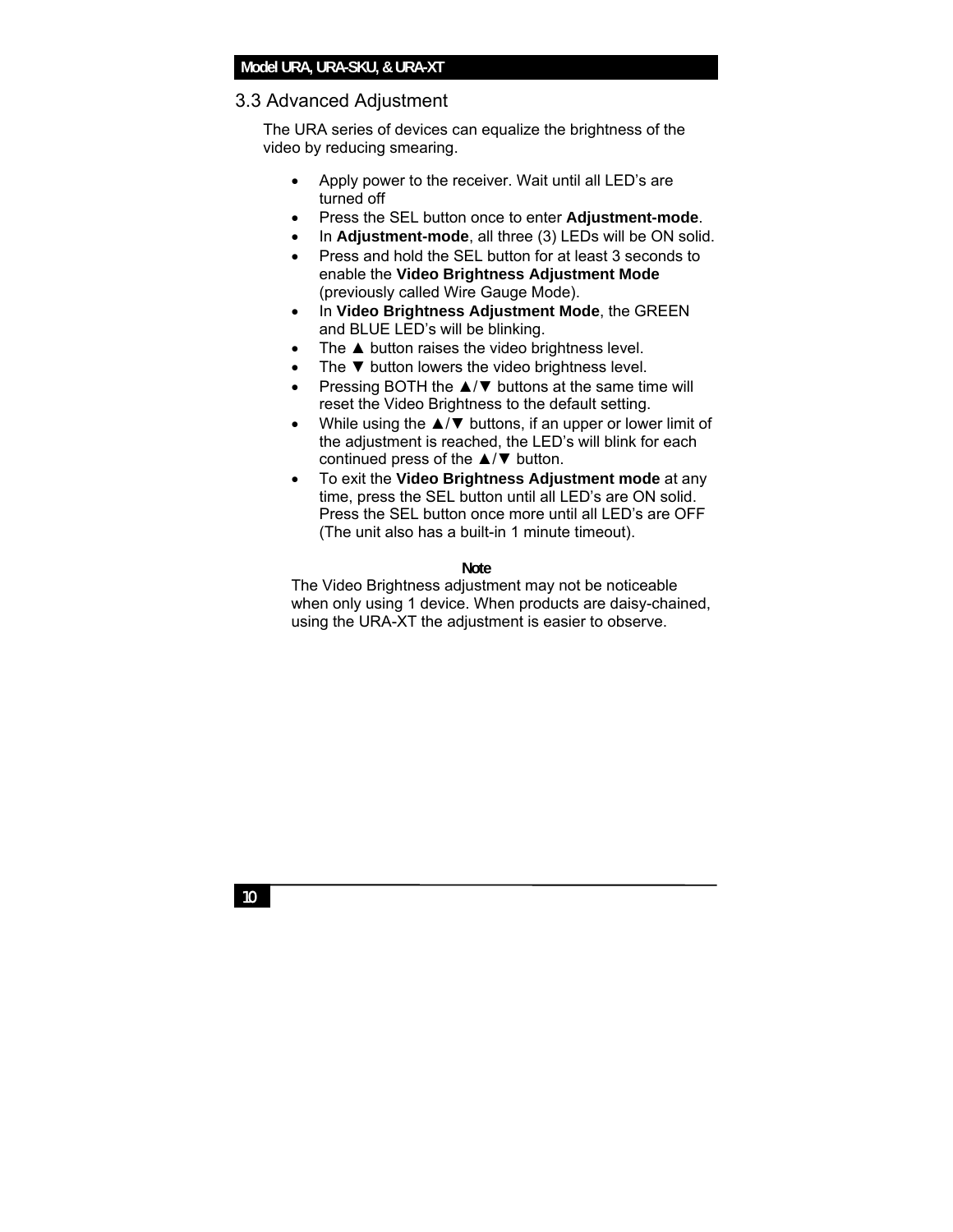# 3.4 Why Skew Adjustment?

UTP cables have 4 twisted pairs inside. The Hall Research UVA/URA video transmission on UTP uses 3 individual pairs for each color (Red, Green, & Blue).



Figure 6 - Skew mechanism

As shown in the figure above, a characteristic of the Category 5/5e/6 cables is that the pairs of wires are twisted at different rates. Therefore, for a given length of Cat6 cable the total length of any particular pair could be longer than other pairs in the same cable. Since the signals travel along the length of each pair at a fixed speed, the arrival times of signals will be skewed in a long cable (those that have to travel farther arrive later and the corresponding color shifts to the right).

This is seen on the monitor as separation, or lack of convergence in colors. For example, a vertical white line on the screen may seem to have a red tinge on the left edge and blue tinge on the right edge.

This effect gets worse at high resolutions, high refresh rates, long cables (in excess of 200 feet), and depends on the cable construction itself.

If you are using special UTP cables that are specifically designed for video transmission (such as Hall Research Zero-Skew™), then there should be no shift in color alignment regardless of the cable length. In many applications, standard Cat6 cables may be utilized, but this will necessitate a receiver that can move each color component to the left and right in order to realign them. Models URA-SKU and URA-XT both are capable of doing this. Hall Research also offers a standalone skew corrector unit (Model SKU-RGB).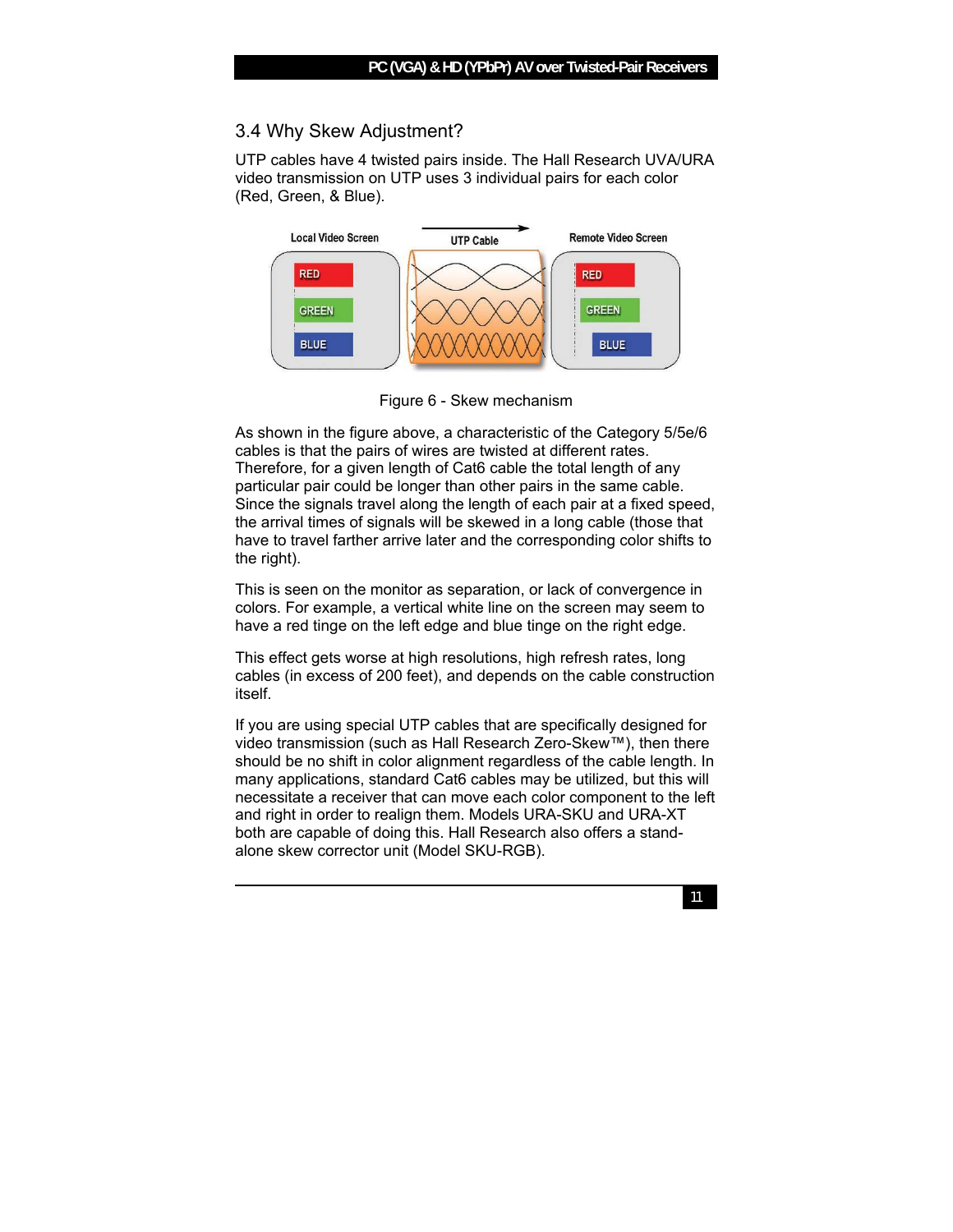

Figure 7 – Example of Skew manifested



# 3.5 Skew Adjustment Procedure

This procedure applies to URA-SKU and URA-XT models only.

- Press the SEL button once to enter the adjustment. Press the SEL button again to light only one of the 3 RGB LED's. As you press SEL the Red, Green, and Blue LED's will light up one at a time.
- Press the  $\triangle$ /▼ buttons to move the selected color component to the left and right. Pressing both buttons at the same time resets all skew adjustments.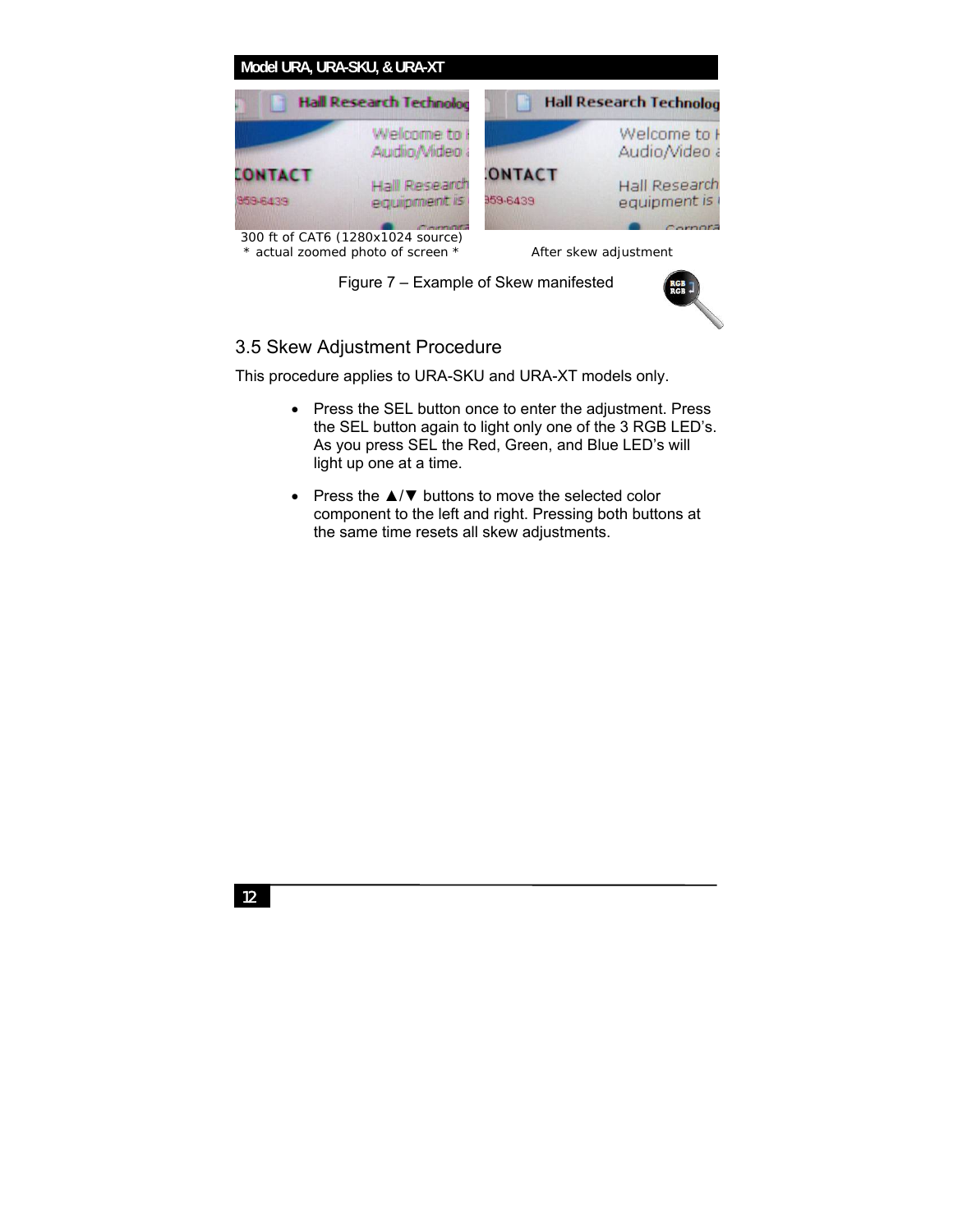# 3.6 Signal Adjustment for the Daisy Chain

There are no specific procedures for adjusting the URA-XT's other than the order the adjustment is made.

The URA-XT's RJ45 (Cat5) output is the video signal AFTER IT HAS BEEN ADJUSTED.

This means that the unit closest to the sender has to be adjusted first. Set the high frequency compensation first and then adjust the skew. Since the effects in the daisy chain are cumulative, we recommend that you set the gauge of the CATx cable used as well (see section 3.3 above).

If the calibration is off on a URA-XT in the middle of a daisy chain and you adjust the device settings you must then check the rest of the downstream devices and, if necessary, make additional adjustments on those devices as well.



Figure 8 – Daisy-Chain adjustment sequence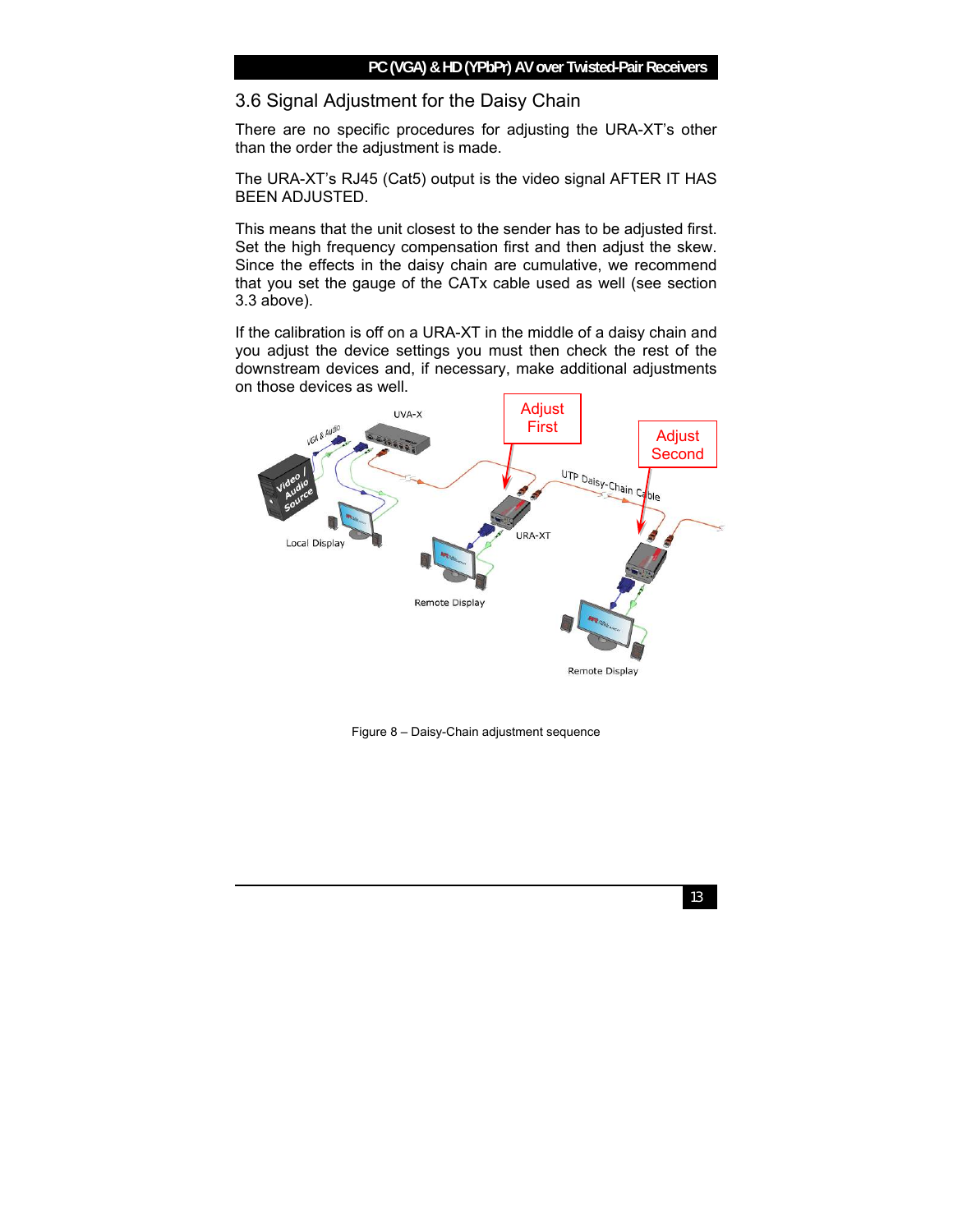# **4. Troubleshooting**

There are no field serviceable parts or circuits in the device. Opening the unit will void the warranty. If you think the device is malfunctioning (or you have no picture output), please try to use the methods described in Section 4.3 below to obtain a picture first.

### 4.1 Contacting Hall Research

If you determine that the URA, URA-SKU or URA-XT is malfunctioning, do not attempt to repair the unit. Instead, contact Hall Research Technical Support at 714-641-6607.

Before you do, make a record of the history of the problem. We will be able to provide more efficient and accurate assistance if you have a complete description.

### 4.2 Shipping and Packaging

If you need to transport or ship your unit:

- Package it carefully. We recommend that you use the original container.
- Before you ship the units back to Hall Research for repair or return, contact us to get a Return Authorization (RMA) number.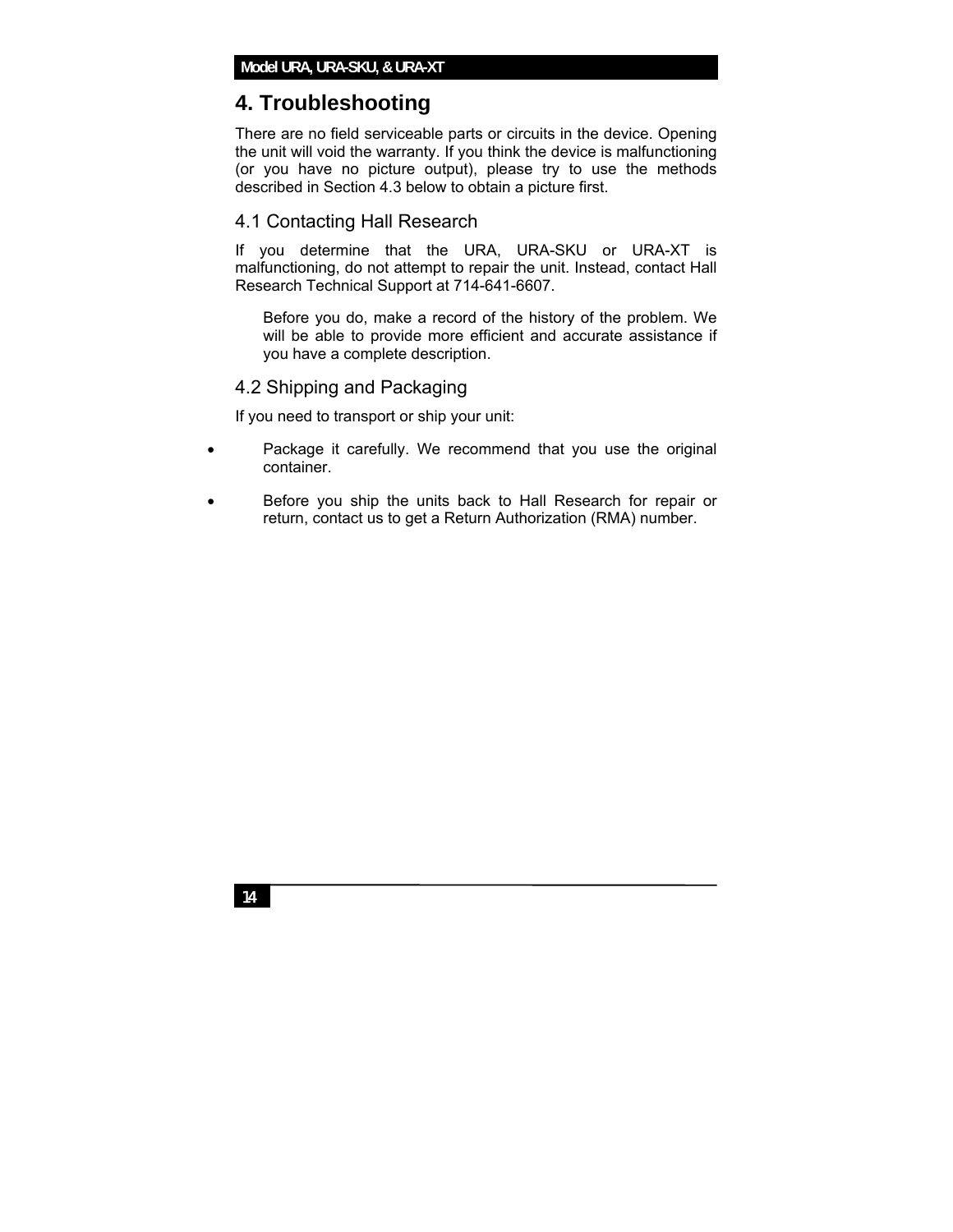# 4.3 Problem Solving FAQ

### **1. Fuzzy, blurry, or ghosting image at remote location**

If you have a stable image but it looks somewhat blurry (edges are not sharp), make sure that you have adjusted the receiver unit's HF compensation correctly. In addition, check the recommended table of max distance vs. resolution to see that you have not exceeded the maximum recommended cable lengths. If you still have a fuzzy image, try reducing the refresh rate and/or resolution of the video source.

### **2. Image exhibits steady or rolling horizontal color "hum" bars**

This is usually an indication of improper grounding at the sending end, the receiving end, or both. Verify that the AC line is properly wired and that a protective ground (green) wire is established with NO potential difference between both the sender and receiver locations. The UTP splitter can handle up to 5 volts peak-to-peak of ground noise between the two locations, but ground potential differences more than this can show up on video.

### **3. Shaking image or periodically blanking monitor**

Balanced signal transmission over twisted pair inherently offers good immunity to EMI coupled noise from other external sources. However, a strong electromagnetic noise field can cause instability in the signal. Usual sources are high power AC lines or data/control cables that run adjacent to and parallel with a substantial length of the CAT5 cable. To reduce the effect, separate the CAT5 cables from the splitter and the interfering source, or use shielded twisted pair (STP) CAT5 cables.

### **4. Poor audio quality at the receiving end**

Only use powered speakers with the splitter and receivers. It is also good practice to set the audio level (volume) output of the PC about 1/2 to 2/3 from the maximum and use the volume knob of the speakers to adjust the volume to the desired level. A low volume signal output from the PC reduces the signal-to-noise (S/N) ratio, whereas too high output amplitude can cause saturation and clipping.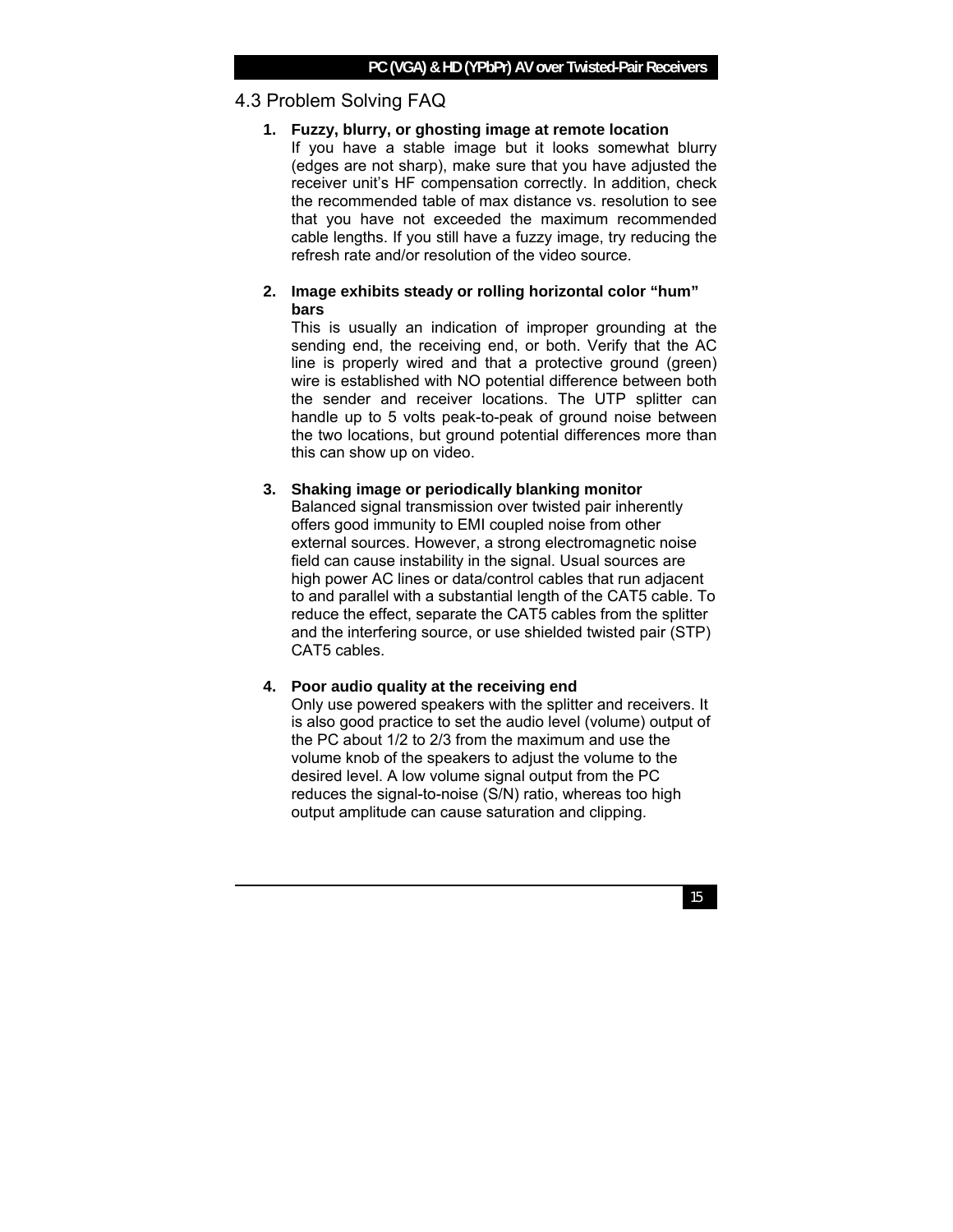# **5. Specifications**

### **Video**

| Gain               | Unity                                                                                                                        |
|--------------------|------------------------------------------------------------------------------------------------------------------------------|
| Number/signal type | 1 proprietary analog signal input. Standard VGA output<br>RGBHV, RGBS, RGsB, RsGsBs, component video (bi-/tri-level<br>sync) |
| Connectors         | 1 female RJ-45 input, 1 HD15 output                                                                                          |
| Nominal amplitude  | 1 V p-p for Y of component video                                                                                             |
|                    | 0.7 V p-p for RGB and for Pr and Pb of component video                                                                       |
|                    | 4.0 V to 5.0 V p-p, for TTL Sync signals of RGBHV, RGBS                                                                      |
| Impedance          | 75 ohms                                                                                                                      |
| Skew compensation  | $62$ ns                                                                                                                      |
| Maximum resolution | Up to 1920x1200 and 1080p at 750 ft; 1280x1024 at 850 ft                                                                     |
| Polarity           | Positive or negative                                                                                                         |
|                    |                                                                                                                              |

#### **Audio**

| Gain        | Unbalanced output: 0 dB                            |
|-------------|----------------------------------------------------|
|             | Frequency response 20 Hz to 20 kHz, ±1 dB          |
| Connector   | $(1)$ 3.5 mm connector                             |
| Type        | Monaural, Simulated Stereo                         |
| THD + Noise | $0.2\%$ @ 1 kHz, $0.3\%$ @ 20 kHz at nominal level |

#### **General**

|                                                       |                   | Recommended cable CAT 5/5e/6 (shielded or unshielded) for URA-XT and URA-<br>SKU                                                                                                            |
|-------------------------------------------------------|-------------------|---------------------------------------------------------------------------------------------------------------------------------------------------------------------------------------------|
|                                                       | Power Supply      | 100 VAC to 240 VAC, 50-60 Hz, external; 5 VDC, 2 A,<br>regulated; 2.1mm                                                                                                                     |
|                                                       |                   | Temperature/humidity Storage: -40 to +158 $\degree$ F (-40 to +70 $\degree$ C) / 10% to 90%, non-<br>condensing<br>Operating: +32 to +122 °F (0 to +50 °C) / 10% to 90%, non-<br>condensing |
|                                                       | Cooling           | Convection, vents on each end                                                                                                                                                               |
|                                                       | Mounting          | Brackets at each end with screw hole provided for Wall or<br>Rack mounting                                                                                                                  |
|                                                       | Enclosure type    | Metal                                                                                                                                                                                       |
|                                                       | <b>Dimensions</b> | 1.18" H x 2.75" W x 3.85" D - Depth excludes connectors<br>(30 mm H x 70 mm W x 98 mm D)                                                                                                    |
|                                                       | Product weight    | $0.75$ lb $(0.35$ kg)                                                                                                                                                                       |
|                                                       | Shipping weight   | 1.5 lbs (0.70 kg)                                                                                                                                                                           |
|                                                       | Vibration         | ISTA 1A in carton (International Safe Transit Association)                                                                                                                                  |
|                                                       | Safety            | СE                                                                                                                                                                                          |
|                                                       | EMI/EMC           | CE, FCC Class A                                                                                                                                                                             |
|                                                       | <b>MTBF</b>       | 90,000 hours                                                                                                                                                                                |
|                                                       | Warranty          | 2 years parts and labor                                                                                                                                                                     |
| Conceifications are outliest to shapes without potion |                   |                                                                                                                                                                                             |

*Specifications are subject to change without notice*